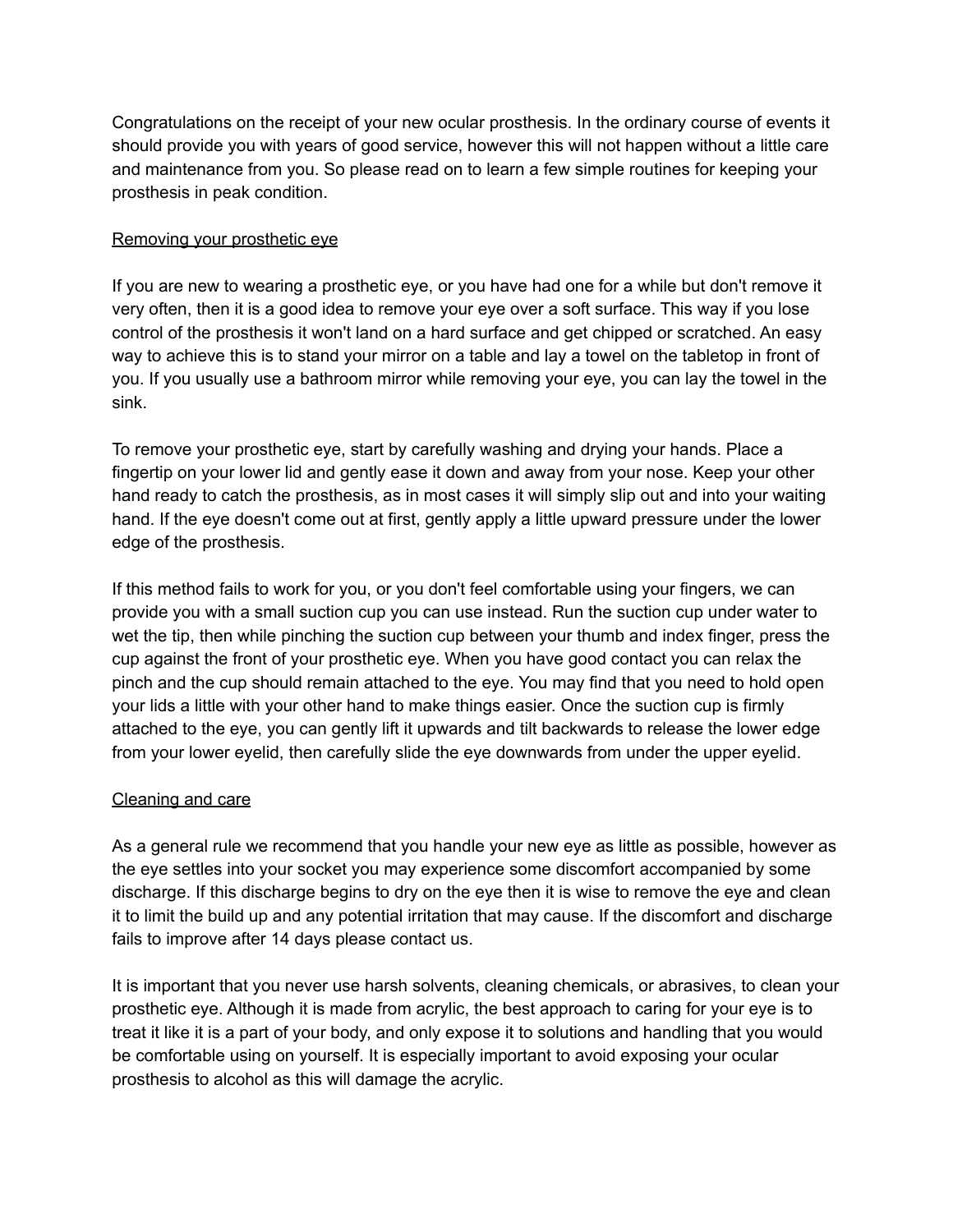The easiest way to clean your prosthetic eye is to rub it between your fingers with a gentle soap, and then rinse it carefully in warm water. Dish soap will work, but many people prefer to use "no tears" baby shampoo as any residue that is not removed by rinsing will be less likely to cause irritation to your socket. If you need to get slightly more aggressive with stuborn surface deposits then rubbing with a **wet** paper towel can be effective. Do not rub with a dry paper towel.

Since it is easy to drop your artificial eye when it is soapy, it is wise to ensure that the sink drain has a guard on it, or you insert the stopper, to prevent your eye from inadvertently becoming the property of the water company.

After cleaning your prosthetic eye, place it on a clean towel while you gently wipe your lids and around your eye with a clean damp tissue to remove residue from dried tears or any fluid discharge that you may experience. There is usually no need to attempt to clean deeper in the socket, as this is usually flushed naturally as you shower or otherwise wash your face.

## Re-inserting the prosthesis

To reinsert your prosthesis, first grip it between your thumb and index finger, then while gently lifting your upper lid with a finger of your other hand, slide the prosthetic eye up under the lid as far as it will go. While holding the prosthetic eye in that position, release the pressure on the upper lid and gently pull down on the lower lid to allow the bottom edge of the prosthesis to slip into place.

On occasion it is possible for a prosthetic eye to turn as it is being inserted. If this happens it is not necessary to remove the eye again, instead simply place the tip of a finger on the surface of the eye and gently push it to rotate it into the correct position. Alternatively you can reattach the suction cup to the front of the eye and twist to achieve the correct orientation.

## Other things to know

Once a year it is wise to return to Prosthetics at Graphica Medica to have your eye polished. This is useful to remove protein deposits that will build up on the surface of your eye despite your regular care, and can cause discomfort. Polishing also removes any small scratches that cause irritation, and gives your ocularist an opportunity to reassess the condition, fit, and color match as the prosthesis ages. Regular checkups will also allow your ocularist to recommend timely changes to your cleaning routine, or the prosthesis, as and when they may be required to keep your prosthesis in the best condition for as long as possible.

Occasionally you might experience dryness in the socket of your prosthetic eye, on these occasions you may use over-the-counter artificial tears, or contact lens lubricating solutions to improve your comfort. If the dry eye symptoms persist or begin to interfere with your day to day